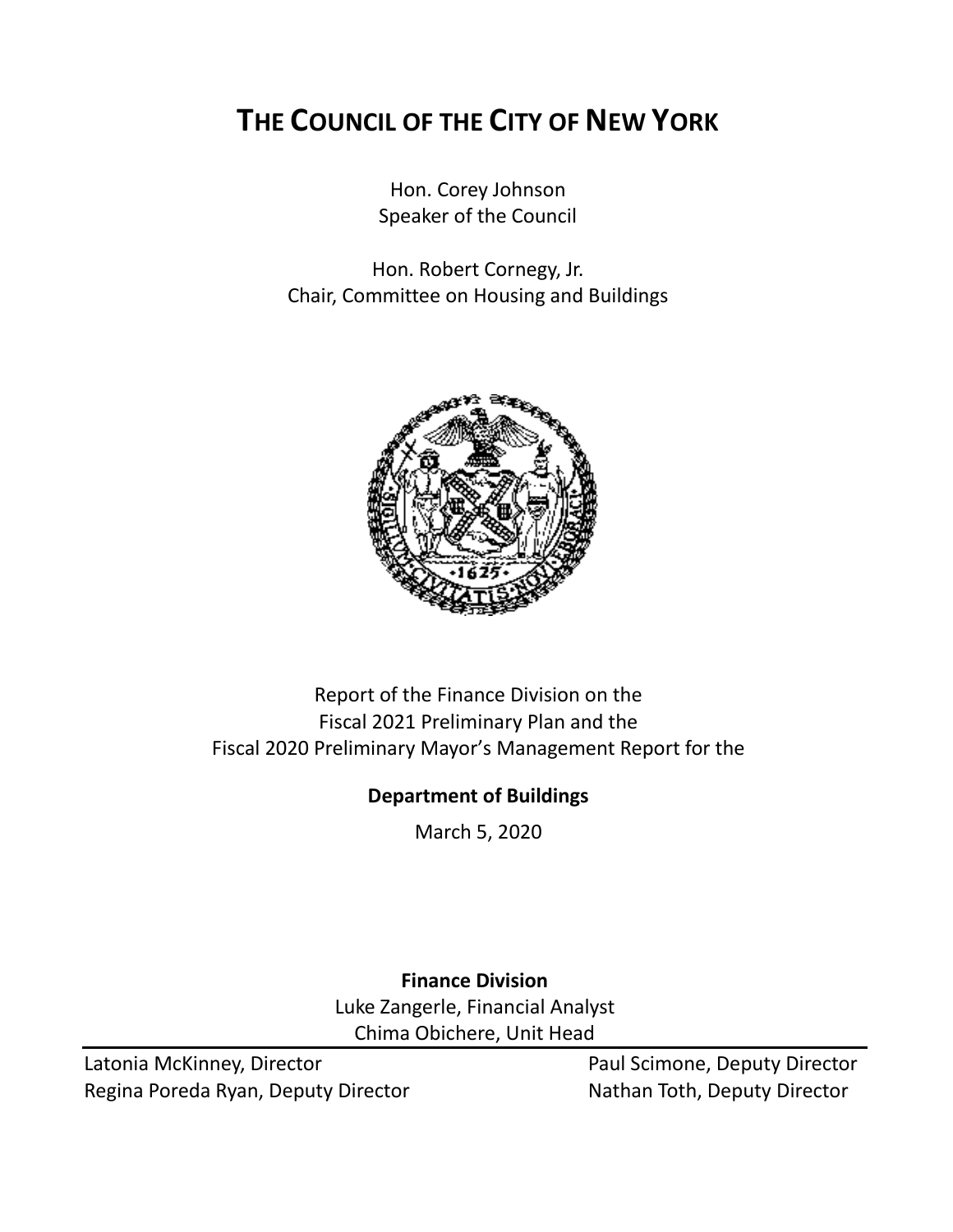# **Table of Contents**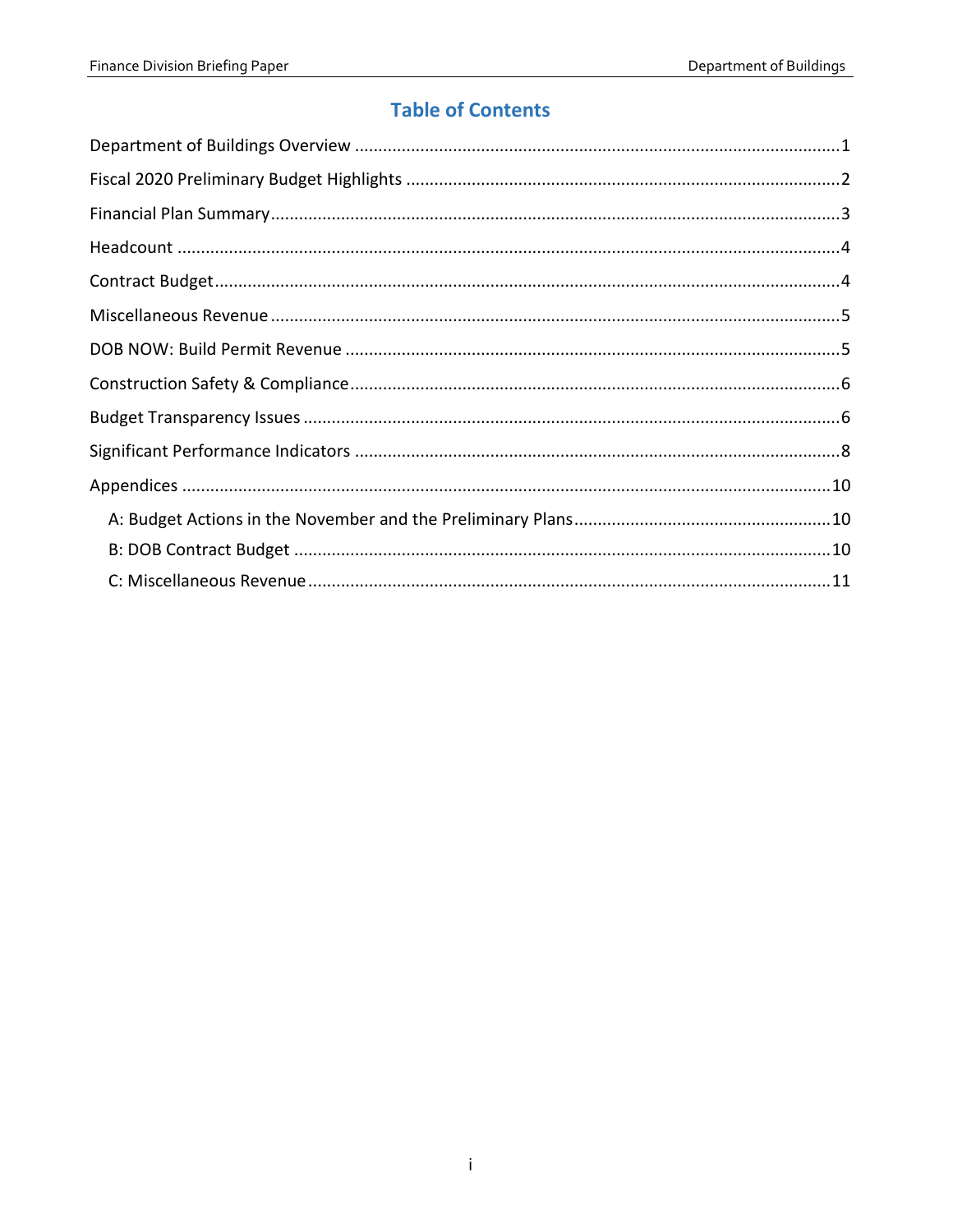## <span id="page-2-0"></span>**Department of Buildings Overview**

The Department of Buildings (DOB) regulates the safe and lawful use of more than 1 million buildings and 45,000 active construction sites by enforcing laws, including the City's Construction Codes, Zoning Resolution and Energy Code, as well as the New York State Multiple Dwelling Law.



## **Services and Activities**

#### **DOB's activities include:**

- Regulates the safe and lawful use of over 1 million buildings and 45,000 active construction sites;
- Enforces compliance with the City's Construction Codes, Zoning Resolution and Energy Code;
- Reviews building plans for new buildings, minor and major renovations;
- Issues building permits and renewals;
- Conducts inspections for construction, electrical and plumbing work;
- Reviews and issues licenses and certificates of occupancy;
- Responds to complaints and issues violations of building and zoning laws;
- Conducts audits on projects that are professionally certified;
- Conducts inspections of boilers and elevators;
- Identifies buildings that pose a threat to public safety;
- Penalizes unsafe and corrupt behavior; and
- Issues certifications for construction site safety monitors.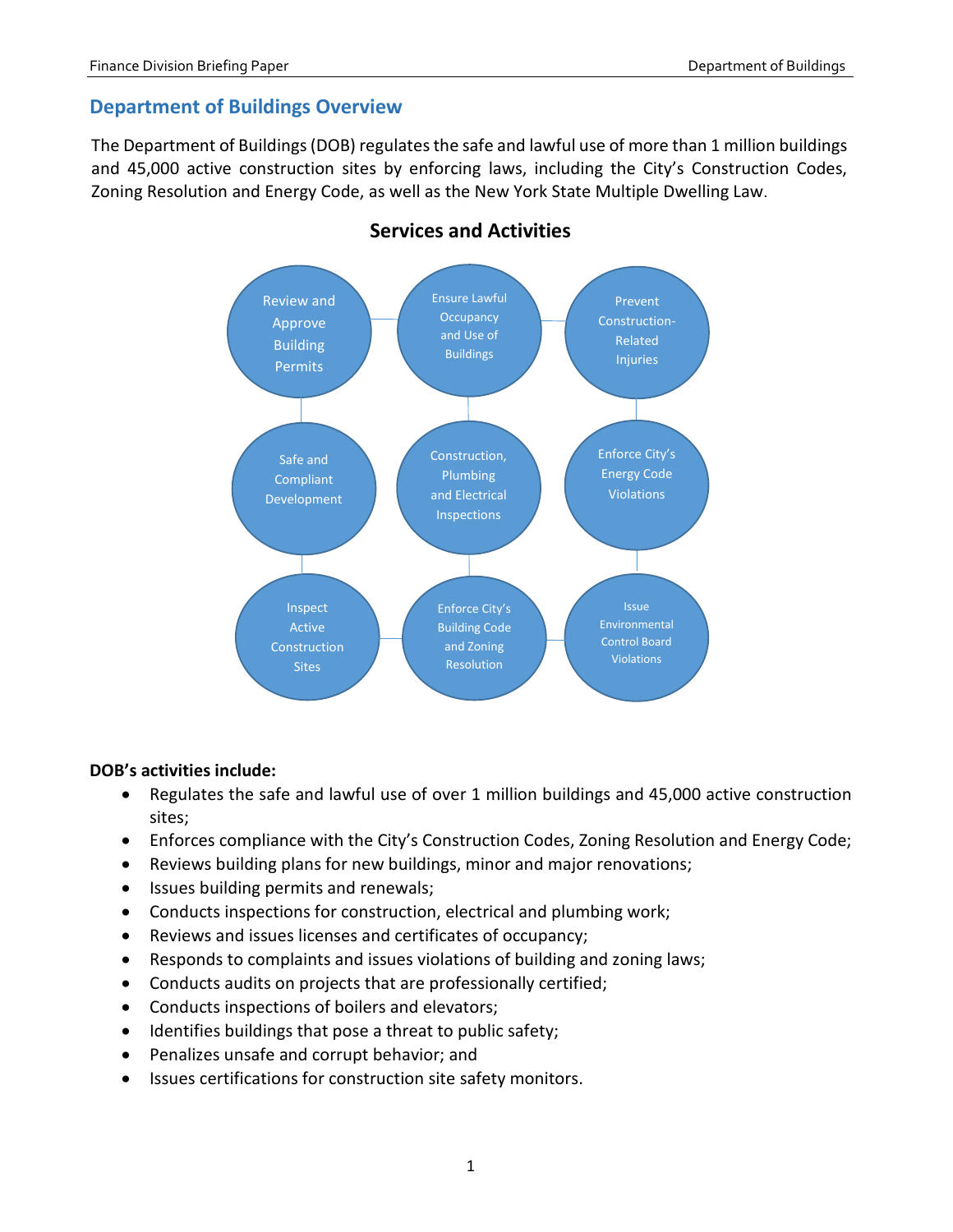# <span id="page-3-0"></span>**Fiscal 2020 Preliminary Budget Highlights**

The Fiscal 2021 Preliminary Budget for the Department of Buildings totals \$199.5 million, comprised of all City funds, including \$160.4 million for Personal Services (PS) to support 1,867 full-time employees and \$39.1 million for Other Than Personal Services (OTPS) to support contractual and professional services.



### **Highlights of DOB's Fiscal 2021 Preliminary Budget**

Since the Fiscal 2020 Adopted Budget, DOB has identified \$860,000 in new needs for Fiscal 2021. The changes reflected in DOB's Fiscal 2021 Preliminary Budget are primarily due to: new staffing needs associated with increasing DOB's capacity to perform facade inspections; prior year adjustments; collective bargaining; and administrative support. The Fiscal 2021 Preliminary Plan includes these key actions for DOB.

- **DOB Facades.** City funds of \$932,000 are added in Fiscal 2020 and \$860,000 are added in Fiscal 2021 through Fiscal 2024 for the hiring of 12 positions. These 12 positions are comprised of 11 inspectors and one technical specialist.
- **Miscellaneous Revenue.** The Preliminary Plan projects that the Department of Buildings will generate miscellaneous revenue totaling \$335.9 million in Fiscal 2021, including \$215.6 million from license, construction permit and franchise fees, \$42.2 million from charges for services, and \$78 million from the collection of fines and forfeitures.
- **Preliminary Mayor's Management Report (PMMR) Highlights.** Notable performance metrics reported by the Department of Buildings in the Fiscal 2020 PMMR include the following.
	- o Construction plan reviews
	- o Inspections
	- o Enforcement
	- o Construction related incidents, accidents and fatalities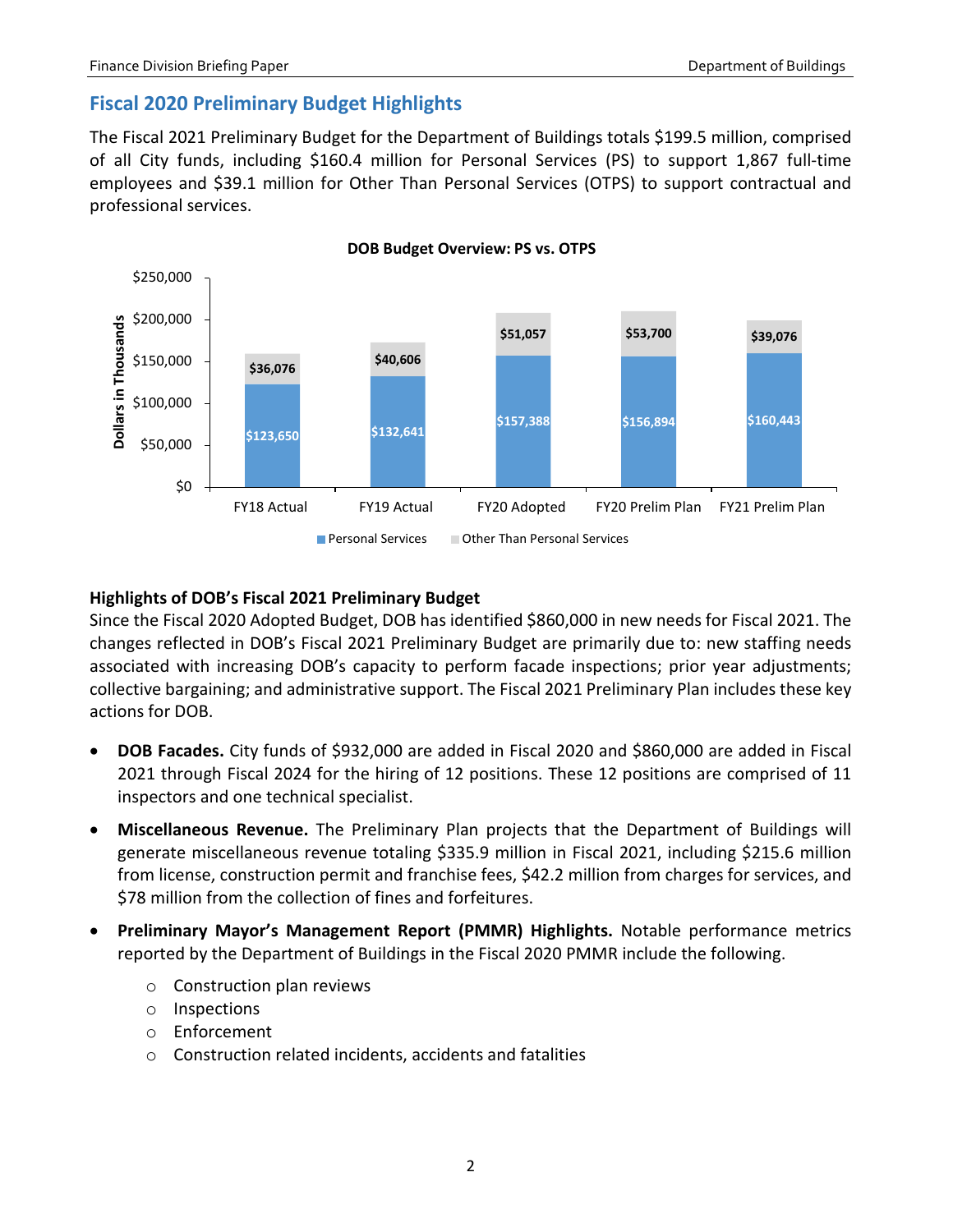# <span id="page-4-0"></span>**Financial Plan Summary**

| <b>DOB Financial Summary</b>          |               |             |                |                         |             |             |
|---------------------------------------|---------------|-------------|----------------|-------------------------|-------------|-------------|
| <b>Dollars in Thousands</b>           |               |             |                |                         |             |             |
|                                       | <b>FY18</b>   | <b>FY19</b> | <b>FY20</b>    | <b>Preliminary Plan</b> |             | *Difference |
|                                       | <b>Actual</b> | Actual      | <b>Adopted</b> | <b>FY20</b>             | <b>FY21</b> | FY20-FY21   |
| <b>Spending</b>                       |               |             |                |                         |             |             |
| <b>Personal Services</b>              | \$123,650     | \$132,641   | \$157,388      | \$156,894               | \$160,443   | \$3,055     |
| <b>Other Than Personal Services</b>   | 36,076        | 40,606      | 51,057         | 53,700                  | 39,076      | (11,981)    |
| <b>TOTAL</b>                          | \$159,726     | \$173,247   | \$208,445      | \$210,594               | \$199,519   | (\$8,926)   |
| <b>Personal Services</b>              |               |             |                |                         |             |             |
| <b>Additional Gross Pay</b>           | \$2,953       | \$4,941     | \$1,138        | \$1,138                 | \$1,138     | \$0         |
| <b>Fringe Benefits</b>                | 50            | 57          | 3              | 3                       | 3           | 0           |
| Full-Time Salaried - Civilian         | 111,219       | 118,669     | 152,337        | 151,976                 | 155,384     | 3           |
| Overtime - Civilian                   | 7,446         | 7,486       | 2,992          | 2,992                   | 2,992       | 0           |
| P.S. Other                            | 11            | 4           | $\Omega$       | 0                       | 0           | 0           |
| Unsalaried                            | 1,971         | 1,484       | 919            | 785                     | 926         | $\Omega$    |
| <b>SUBTOTAL</b>                       | \$123,650     | \$132,641   | \$157,388      | \$156,894               | \$160,443   | \$3,054     |
| <b>Other Than Personal Services</b>   |               |             |                |                         |             |             |
| <b>Contractual Services</b>           | \$10,493      | \$11,370    | \$22,469       | \$15,623                | \$22,624    | \$155       |
| Contractual Services - Professional   |               |             |                |                         |             |             |
| <b>Services</b>                       | 13,613        | 14,292      | 12,334         | 24,065                  | 4,860       | (7, 474)    |
| Fixed & Misc. Charges                 | 287           | 380         | 0              | 147                     | $\Omega$    | 0           |
| Other Services & Charges              | 6,798         | 7,897       | 10,859         | 8,839                   | 8,212       | (2,648)     |
| Property & Equipment                  | 2,573         | 4,775       | 2,450          | 1,906                   | 1,250       | (1,200)     |
| <b>Supplies &amp; Materials</b>       | 2,311         | 1,893       | 2,944          | 3,121                   | 2,129       | (815)       |
| <b>SUBTOTAL</b>                       | \$36,076      | \$40,606    | \$51,057       | \$53,700                | \$39,076    | (511,981)   |
| <b>TOTAL</b>                          | \$159,726     | \$173,247   | \$208,445      | \$210,594               | \$199,519   | ( \$8,927)  |
| <b>Funding</b>                        |               |             |                |                         |             |             |
| City Funds                            | \$159,725     | \$173,247   | \$208,445      | \$209,559               | \$199,519   | ( \$8,927)  |
| Intra City                            | 0             | 0           | 0              | \$1,036                 | 0           | 0           |
| <b>TOTAL</b>                          | \$159,726     | \$173,247   | \$208,445      | \$210,594               | \$199,519   | ( \$8,927)  |
| <b>Budgeted Headcount</b>             |               |             |                |                         |             |             |
| <b>Full-Time Positions - Civilian</b> | 1,565         | 1,611       | 1,852          | 1,877                   | 1,867       | 15          |
| <b>TOTAL</b>                          | 1,565         | 1,611       | 1,852          | 1,877                   | 1,867       | 15          |

*\*The difference of Fiscal 2020 Adopted Budget compared to Fiscal 2021 Preliminary Budget.*

DOB's expense budget is organized by two units of appropriation (U/A), Personal Services (PS) and Other Than Personal Services (OTPS), each of which represents a function of the Department. The Department's Fiscal 2021 Preliminary Budget totals \$199.5 million, comprised of all City funds and remains relatively flat when compared to the Fiscal 2020 Adopted Budget. In Fiscal 2021, spending on PS costs increases by \$3 million when compared to the Fiscal 2020 Adopted Budget, with overtime remaining flat at about \$3 million and OTPS spending declining by about \$11.9 million due to various plan adjustments and expenses that are not yet baselined. Historically, year-over-year deficits are addressed at adoption and are often restored.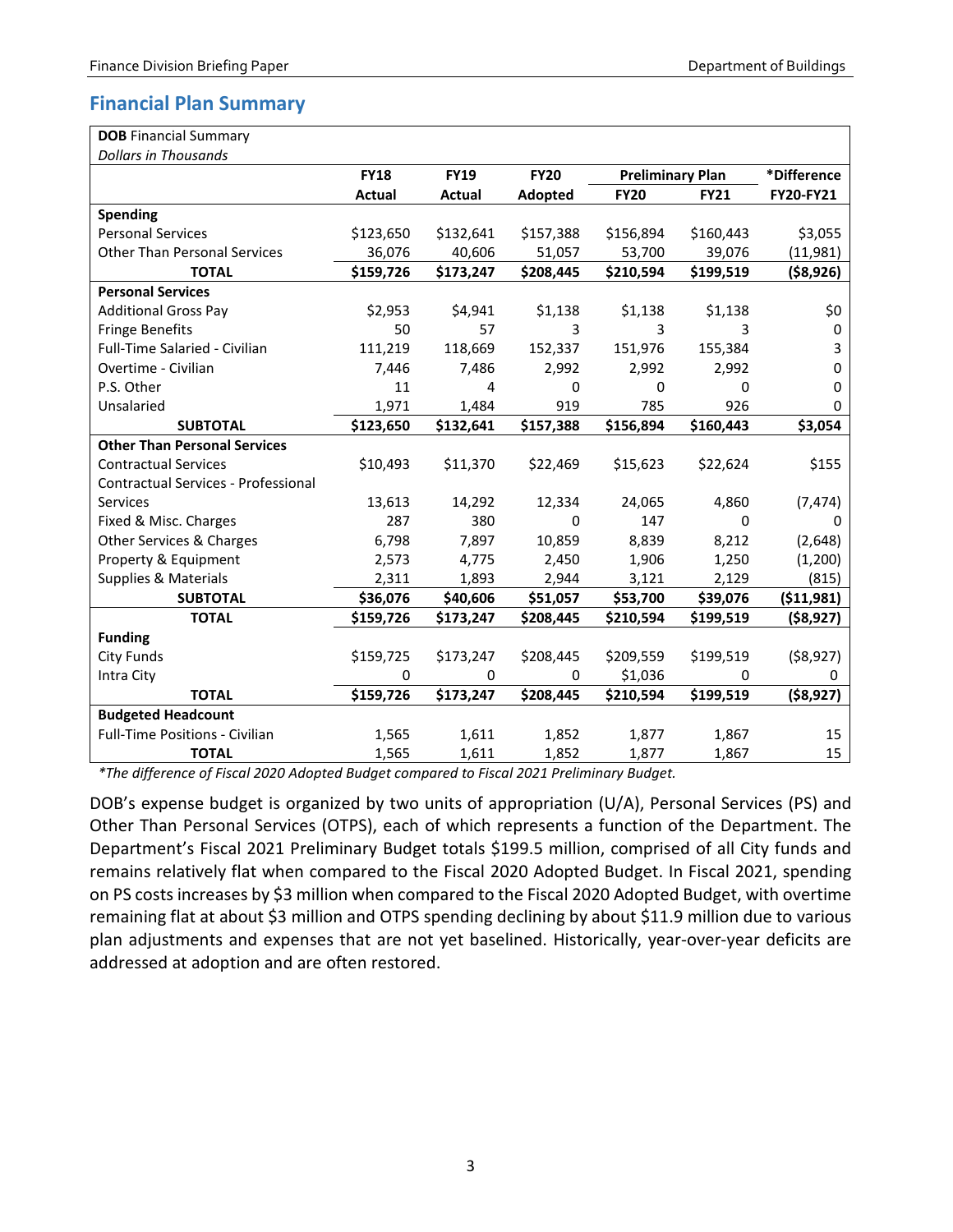### <span id="page-5-0"></span>**Headcount**

The Fiscal 2021 Preliminary Budget supports a workforce of 1,867 fulltime positions, an increase of 15 positions from the Fiscal 2020 Adopted Budget. This increase is primarily attributed to the 12 positions added to the Facades Unit, adding 11 new inspectors and one technical specialist. Since 2018, DOB's budgeted headcount has consistently increased; however, as of January 2020, the Department's actual headcount was 1,607. DOB has been operating with a 13 percent staff vacancy rate.



### <span id="page-5-1"></span>**Contract Budget**

The New York City Charter mandates the preparation of a Contract Budget to identify expenditures for contractual services, which are defined as any technical, consultant or personnel service provided to the City by means of a contract. The Contract Budget is actually a subset of the OTPS portion of the City's Expense Budget. The Administration prepares a Contract Budget twice each fiscal year. The Fiscal 2021 Preliminary Contract Budget totals \$17 billion for procurement expenditures across all agencies, a decrease of \$361.2 million when compared to the Fiscal 2020 Adopted Budget of \$17.3 billion. DOB's Fiscal 2021 Preliminary Budget includes 27 registered City contracts, at a total cost of \$27.5 million, which represents a \$7.3 million decrease from the Fiscal 2020 Adopted Budget. This decrease is mostly due to a reallocation of expenses under the professional services – computer services contract. Of DOB's 27 registered contracts, seven are for general contract services, totaling \$18 million or 66.7 percent of all DOB contracting, which includes private elevator contracts.

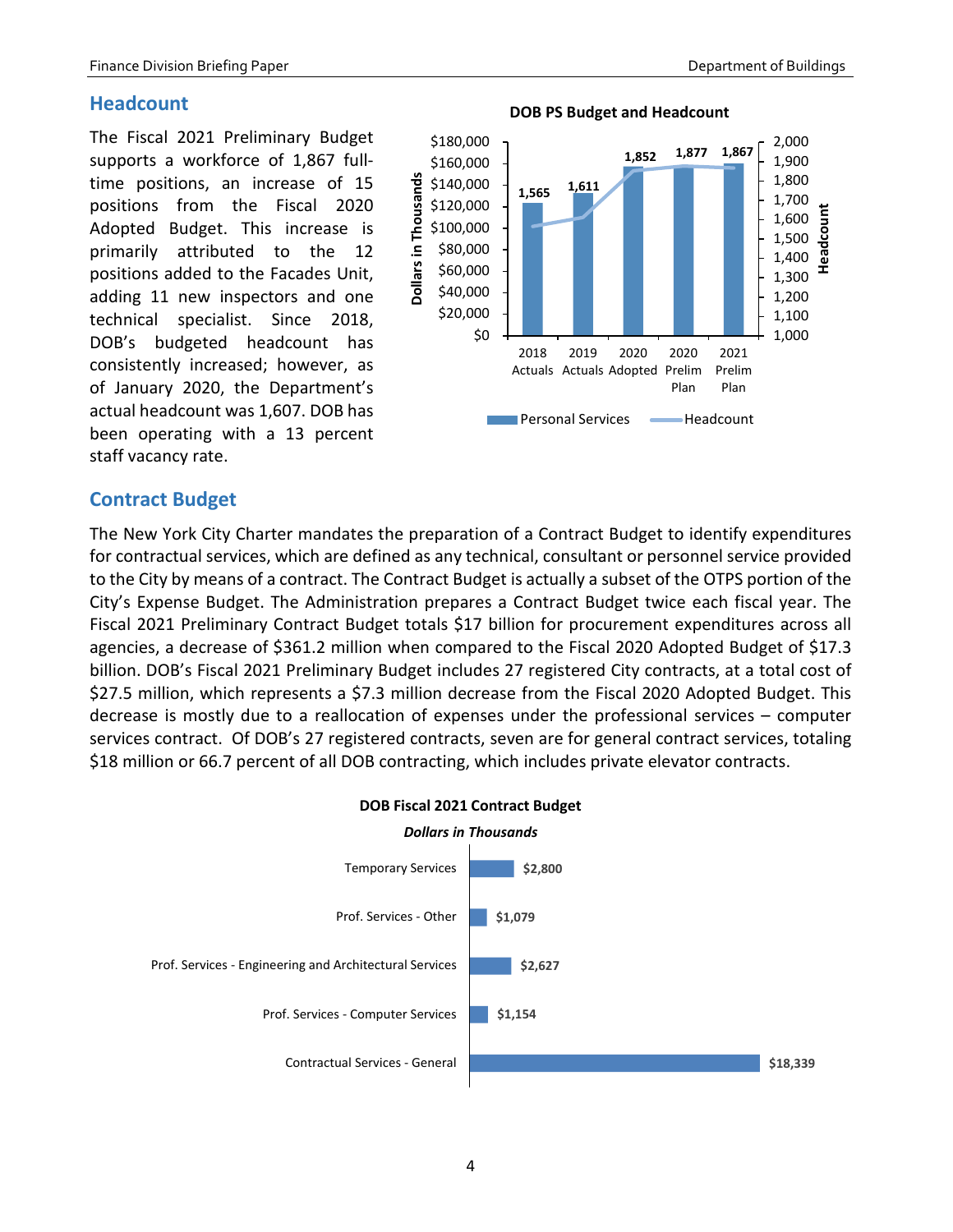### <span id="page-6-0"></span>**Miscellaneous Revenue**

DOB collects revenue from the issuance of licenses and permits, charges for services such as inspection fees, and fines for late filings. In recent years, DOB has implemented several revenue generating initiatives, including improved service delivery in enforcement and development areas and implementing an online inspection program. These actions have resulted in a significant increase in the Department's ability to collect revenue. The chart below shows the Department's primary miscellaneous revenue source, which is construction permits, compared to total revenue generated by DOB. Miscellaneous revenue generated by the Department contributes to the City's General Fund and therefore is not a dedicated funding source for the Department.



In Fiscal 2021, the Department expects to generate \$335.9 million in revenue, while total expenditures are projected to be \$199.5 million. In the Fiscal 2021 Preliminary Budget, DOB expects to generate \$215.6 million from license, construction permit, and franchise fees, \$42.2 million from charges for services, and \$78 million from the collection of fines and forfeitures. Overall, construction permits are projected to account for 53 percent of the Department's total miscellaneous revenue generated in Fiscal 2021, totaling \$177.6 million. For additional information on Miscellaneous Revenue, see Appendix C.

# <span id="page-6-1"></span>**DOB NOW: Build Permit Revenue**

DOB issued building permits are classified into three major categories: new buildings; major renovation (Alterations 1, which include major renovations and demolitions); and minor renovation (Alterations 2 and 3, which include minor renovations such as façade repairs and home renovations). In August 2016, DOB launched the first phase of DOB NOW: Build, a new electronic system designed to digitize job filings, building inspections and complaints. This new system, along with the use of efiling, has accelerated the project approval process and has resulted in revenue gains from licenses and permits, charges for services and fines. In Fiscal 2018, DOB NOW'sfirst full fiscal year in existence, there were 13,998 permits approved; this figure grew by 113 percent in Fiscal 2019 and is on pace for similar growth in Fiscal 2020.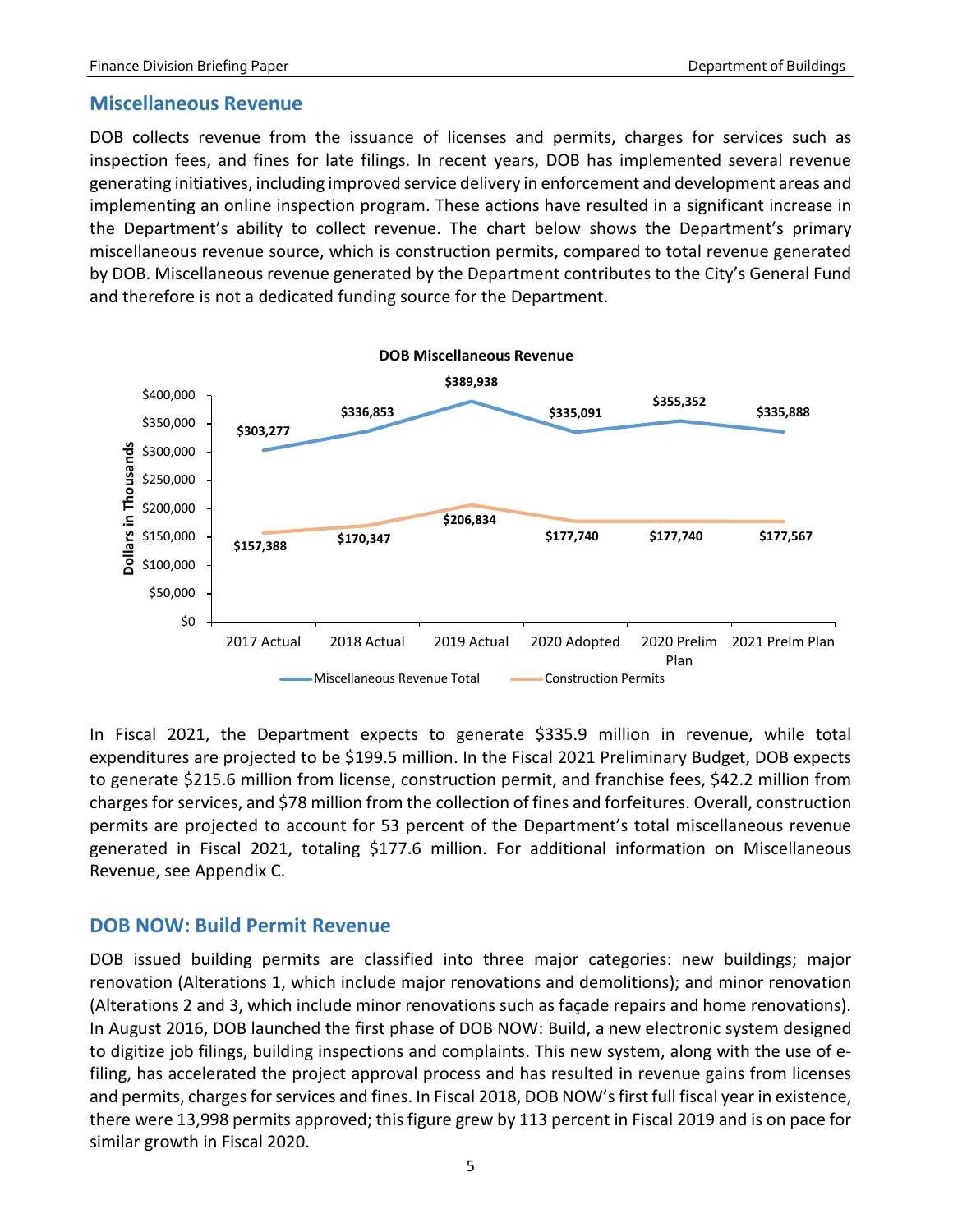### <span id="page-7-0"></span>**Construction Safety & Compliance**

DOB is the lead agency overseeing the construction industry. DOB enforces the Construction Codes, the Zoning Resolution, the Multiple Dwelling Law and other energy, labor and local laws related to building demolition, excavation, construction and alterations within the City. In recent years, DOB has seen a large increase in the number of construction-related incidents, accidents and fatalities while also increasing the number of inspector positions. In Fiscal 2018, DOB reported three-year highs across all three construction safety performance indicators, including 729 construction-related accidents, 744 construction-related injuries, and 16 construction-related fatalities. In response to these trends, the Council and the Administration passed Local Law 196 of 2017, which mandated new construction site safety training requirements for workers of construction job sites. Under the legislation, beginning March 1, 2018, permit holders are now required to ensure that all construction and demolition workers and subcontractors employed or engaged at a permitted site have completed a U.S. Department of Labor Occupational Safety and Health Administration (OSHA) 10-hour training course, an OSHA 30-hour training course, or a 100-hour program of OSHA training. Fiscal 2020 fourmonth actuals show improvement across all safety performance metrics compared to the same Fiscal 2019 reporting period. Full implementation of Local Law 196 will occur by September 2020 when the City will require 40 hours of OSHA training or the completion of a 100-hour OSHA program.



### <span id="page-7-1"></span>**Budget Transparency Issues**

#### **Units of Appropriation**

The Department's Fiscal 2020 Preliminary Budget currently appropriates \$160.4 million, or 80 percent, of the Department's \$199.5 million total budget in unit of appropriation 001-Personal Services. Adding more units of appropriation would achieve greater budget transparency.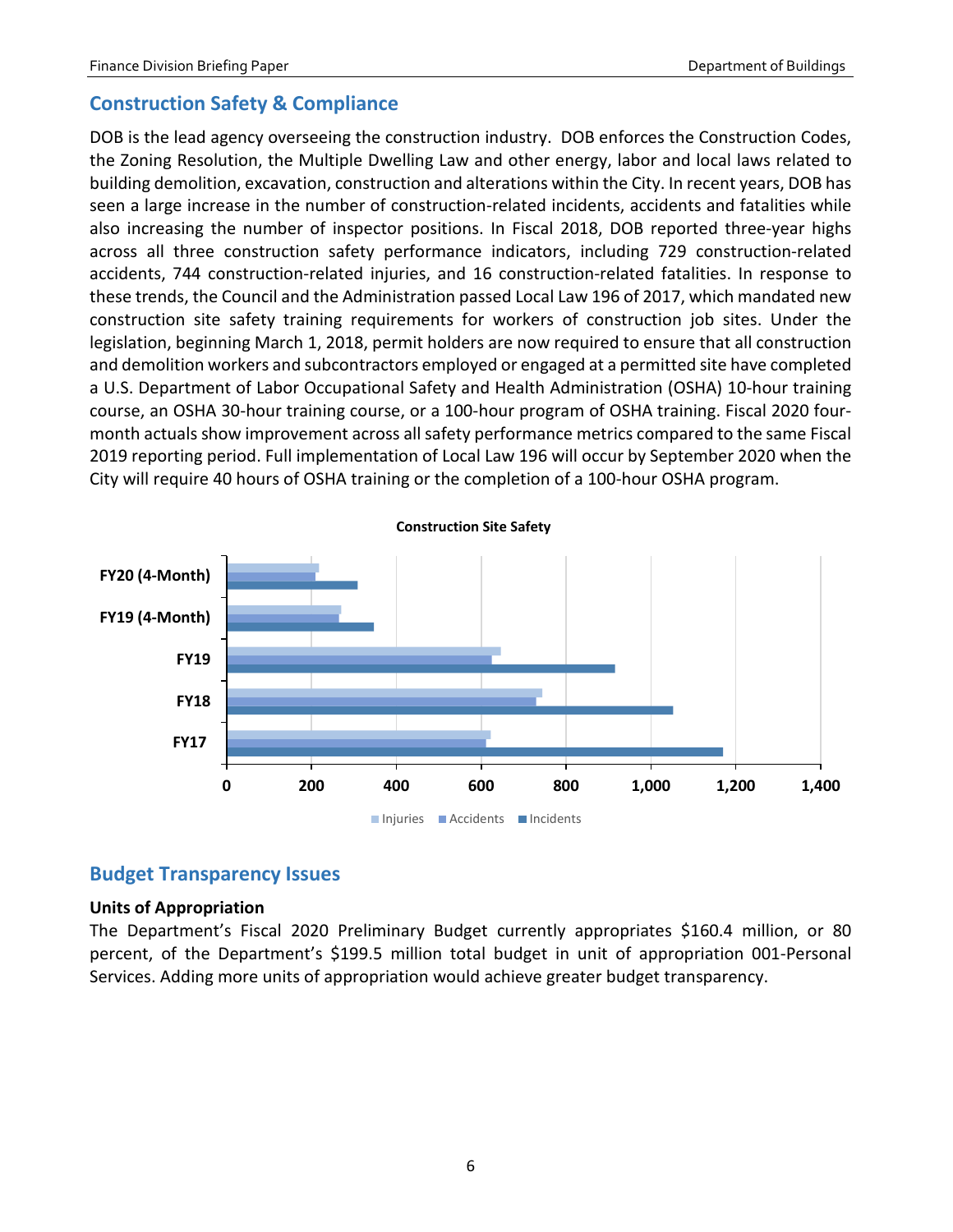

**DOB FY 2020 Budget Breakdown by Program Area**

#### **The Office of Special Enforcement**

The Office of Special Enforcement (OSE) maintains citywide jurisdiction to coordinate and enhance enforcement across City agencies concerning fire and building code violations. The Office was historically made up of 12 staff members deployed from the Mayor's Office of Criminal Justice (MOCJ), the New York Police Department (NYPD), the Law Department, DOB, the Fire Department (FDNY), and the Department of Finance (DOF), and additional agencies. In recent years, additional positions have been added to supplement additional enforcement efforts. As of the Fiscal 2020 Adopted Budget, the budgeted headcount for OSE totaled 66 positions at an annual cost of \$6.1 million (including \$5 million in PS costs and \$1.2 million in OTPS costs). As of the Fiscal 2021 Preliminary Budget, there are 14 building inspectors at DOB assigned to conduct enforcement inspections as part of OSE at a total annual PS cost of approximately \$1 million. As there is no clear budget line for positions deployed to OSE, the Council receives headcount data biannually from the Administration. The table below reflects the most recent data on authorized and actual headcount for OSE. In addition, additional information regarding performance data such as the number of inspections performed annually, the number of violations issued and the amount of fines collected, would be helpful in the Council's oversight functions.

| <b>Position</b>                         | <b>Authorized Fiscal</b><br>2020 HC | <b>Actual HC as of</b><br>9/19/19 |  |  |  |  |
|-----------------------------------------|-------------------------------------|-----------------------------------|--|--|--|--|
| <b>Assistant Chief</b>                  | 1                                   | 1                                 |  |  |  |  |
| <b>Building Inspector/Investigators</b> | 13                                  | 10                                |  |  |  |  |
| Supervising Inspector                   | 3                                   | 3                                 |  |  |  |  |
| <b>Total DOB</b>                        | 17                                  | 14                                |  |  |  |  |
| <b>OSE/Mayor's Office</b>               | 8                                   | 7                                 |  |  |  |  |
| <b>NYPD</b>                             | 7                                   | 8                                 |  |  |  |  |
| <b>FDNY</b>                             | 11                                  | 6                                 |  |  |  |  |
| <b>Finance</b>                          | 5                                   | 5                                 |  |  |  |  |
| Law                                     | 16                                  | 13                                |  |  |  |  |
| <b>DolTT</b>                            | 2                                   | 1                                 |  |  |  |  |
| <b>Total All Agencies</b>               | 66                                  | 54                                |  |  |  |  |
| PS Budget FY20                          | \$4,980,261                         |                                   |  |  |  |  |
| OTPS Budget FY20                        | \$1,168,002                         |                                   |  |  |  |  |
| <b>Total Budget FY20</b>                | \$6,148,263                         |                                   |  |  |  |  |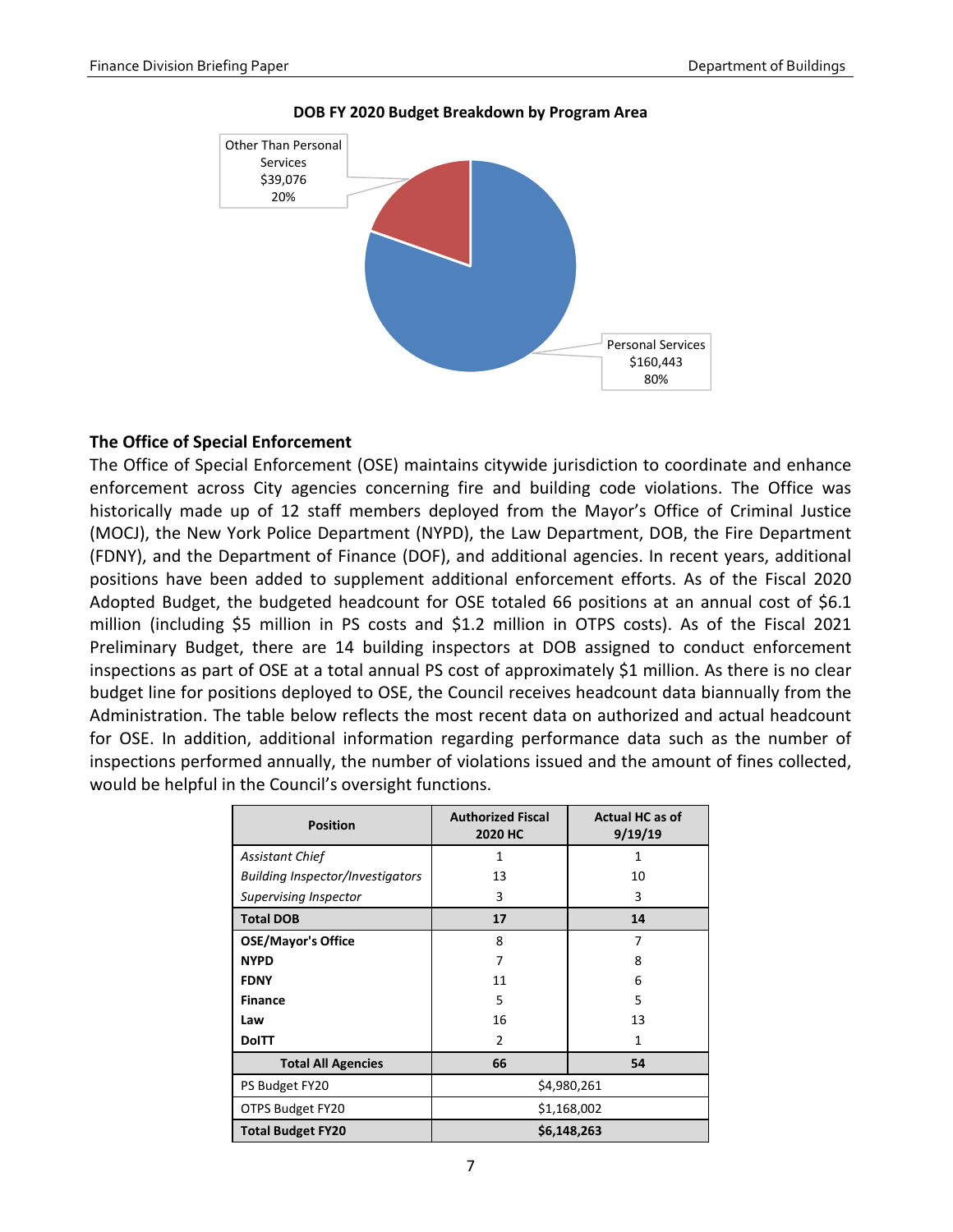# <span id="page-9-0"></span>**Significant Performance Indicators**

The indicators below measure efficiencies and effectiveness of core functions at DOB.

### **Construction Safety**

| <b>DOB Performance Indicators</b>                | Actual      |             |             |             | <b>Target</b> | 4-Month Actual |             |  |
|--------------------------------------------------|-------------|-------------|-------------|-------------|---------------|----------------|-------------|--|
|                                                  | <b>FY17</b> | <b>FY18</b> | <b>FY19</b> | <b>FY20</b> | <b>FY21</b>   | <b>FY19</b>    | <b>FY20</b> |  |
| Construction-related incidents                   | 1,170       | 1,052       | 915         | $\ast$      | $\ast$        | 347            | 309         |  |
| Construction-related accidents                   | 611         | 729         | 625         | $\ast$      | $\ast$        | 265            | 209         |  |
| Construction-related injuries                    | 622         | 744         | 646         | <b>DOWN</b> | <b>DOWN</b>   | 270            | 218         |  |
| Construction-related fatalities                  | 9           | 16          | 11          | <b>DOWN</b> | <b>DOWN</b>   |                | 4           |  |
| Incident inspections resulting in violations (%) | 64.30%      | 72.70%      | 87.40%      | $\ast$      | $\ast$        | 75.40%         | 76.50%      |  |

In response to a growing trend in construction related accidents, injuries and fatalities, the Council and the Administration passed Local Law 196 of 2017, which mandated new safety training requirements for construction and demolition workers at all construction job sites. Fiscal 2019 served as the first full year where safety requirements under the law were in effect. Indicators provided by DOB show improvement across all construction safety indicators since Local Law 196's enactment in March 2018. Compared to Fiscal 2018, construction-related incidents, accidents and injuries all fell between 13-14 percent; fatalities fell by 30 percent – decreasing to 11. Correspondingly, incident inspections resulting in violations grew from Fiscal 2018 to Fiscal 2019 by 15 percent. This trend continued into Fiscal 2020. During the first four months of the Fiscal 2020 reporting period, indicators show decreases in incidents, accidents, injuries and fatalities ranging between 11 and 21 percent. Should these trends continue, as the full implementation of Local Law 196 nears, it would suggest moderate success in the City's objective of instituting greater safety on its 45,000 active construction sites.

#### **Plan Reviews**

| <b>DOB Performance Indicators</b>                            | Actual      |             |             | <b>Target</b>                                             |             | 4-Month Actual |             |  |  |  |
|--------------------------------------------------------------|-------------|-------------|-------------|-----------------------------------------------------------|-------------|----------------|-------------|--|--|--|
|                                                              | <b>FY17</b> | <b>FY18</b> | <b>FY19</b> | <b>FY20</b>                                               | <b>FY21</b> | <b>FY19</b>    | <b>FY20</b> |  |  |  |
| Average days to complete first plan review (Borough offices) |             |             |             |                                                           |             |                |             |  |  |  |
| New buildings                                                | 5.6         | 5.7         | 4.4         | 12                                                        | 12          | 4.7            | 7.6         |  |  |  |
| Major renovation (Alteration I)                              | 5.8         | 5.5         | 5           | 10                                                        | 10          | 5.2            | 7.6         |  |  |  |
| Minor renovation (Alterations II and III)                    | 1.5         | 1.7         | 1.3         | 4                                                         | 4           | 1.2            | 2.7         |  |  |  |
|                                                              |             |             |             | Average days to complete first plan review (Hub projects) |             |                |             |  |  |  |
| New buildings                                                | 4.9         | 4.2         | 4.5         | $\ast$                                                    | $\ast$      | 4.4            | 5.1         |  |  |  |
| Major renovation (Alteration I)                              | 5.1         | 4.3         | 4.2         | $\ast$                                                    | $\ast$      | 4.3            | 5.2         |  |  |  |
| Minor renovation (Alterations II and III)                    | 0.1         | 0.1         | 0.2         | $\ast$                                                    | $\ast$      | 0.1            | 0.2         |  |  |  |
| Average days to complete first plan review (DOBNOW)          |             |             |             |                                                           |             |                |             |  |  |  |
| DOB NOW                                                      | ΝA          | <b>NA</b>   | 0.6         | *                                                         | *           | 0.4            | 1           |  |  |  |

In Fiscal 2019, DOB had 366 plan examiners. During the Fiscal 2020 reporting period, at DOB borough offices, the average time to complete plan reviews increased to 7.6 days for new buildings, 7.6 days for major renovations and 2.7 days for minor renovations. Despite these increases, times for all three categories were significantly lower than their respective targets of 12 days for new buildings, 10 days for major renovations and 4 days for minor renovations. For plan reviews submitted through DOB's Development Hub, the average time to complete plan reviews for new buildings, minor and major renovations increased slightly from Fiscal 2019.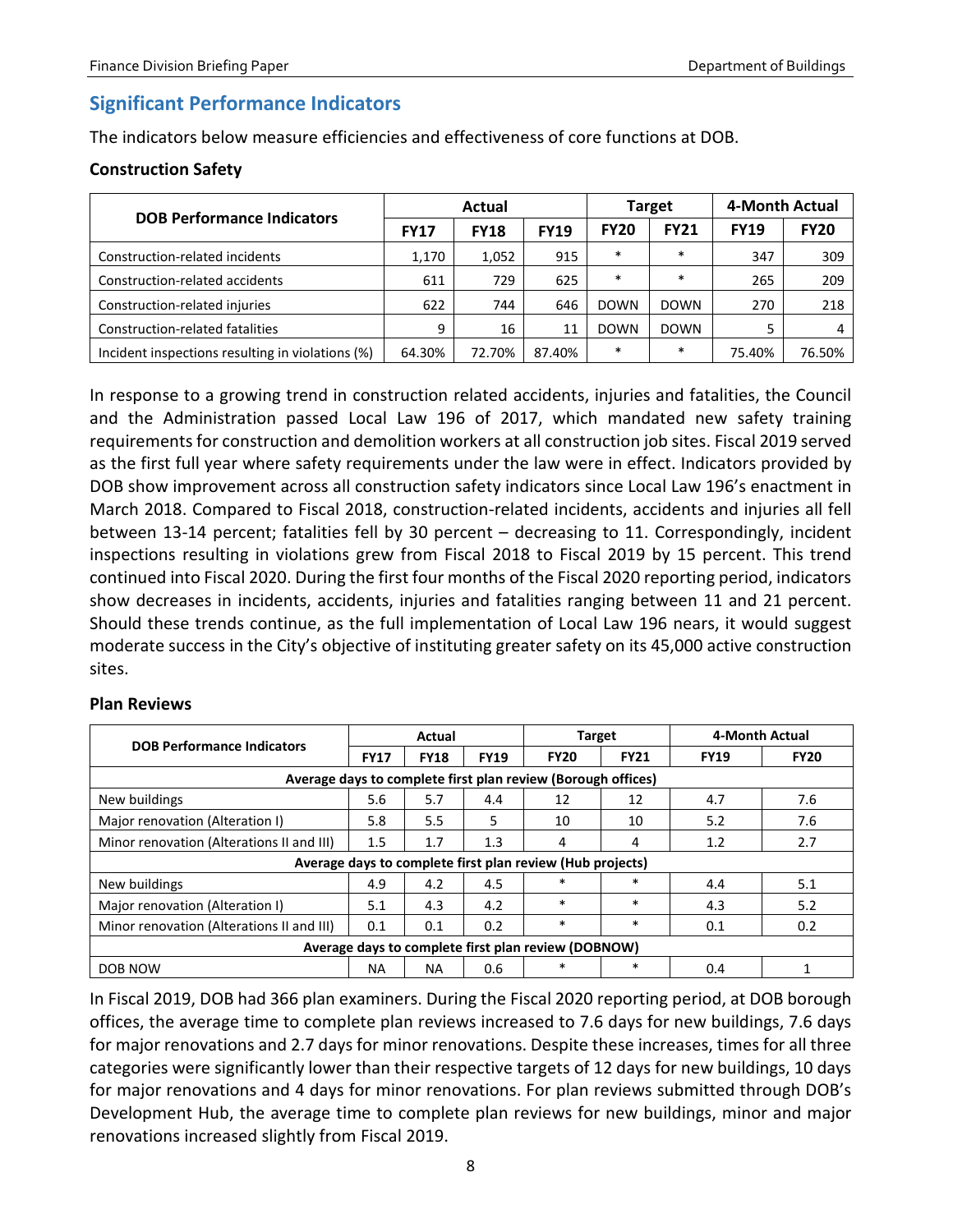#### **Inspections**

| <b>DOB Performance Indicators</b>                                      | Actual      |             |             |             | Target      | 4-Month Actual |             |
|------------------------------------------------------------------------|-------------|-------------|-------------|-------------|-------------|----------------|-------------|
|                                                                        | <b>FY17</b> | <b>FY18</b> | <b>FY19</b> | <b>FY20</b> | <b>FY21</b> | <b>FY19</b>    | <b>FY20</b> |
| Average days between construction<br>inspection request and inspection | 2.7         | 2.4         |             | <b>DOWN</b> | <b>DOWN</b> | 2.3            |             |
| Average days between electrical<br>inspection request and inspection   | 6.5         | 3.9         | 2.6         | <b>DOWN</b> | <b>DOWN</b> | 2.6            | 2.3         |
| Average days between plumbing<br>inspection request and inspection     | 3.4         | 2.1         | 2.4         | <b>DOWN</b> | <b>DOWN</b> | 2.3            | 2.4         |

During the Fiscal 2020 reporting period, the average time to complete inspections for construction and electrical systems improved slightly compared to Fiscal 2019. Average days between plumbing inspection request and inspection remained flat. As of January 2020, there are 729 inspectors at DOB at an annual cost of \$51.3 million. The totals for the three major categories of inspector titles are 461 construction inspectors, 86 plumbing inspectors, and 67 electrical inspectors. These three inspector titles comprise 84 percent of inspector positions and PS spending.

#### **Enforcement**

| <b>DOB Performance Indicators</b>                                                             |             | Actual      |             | <b>Target</b> |             | 4-Month Actual |             |
|-----------------------------------------------------------------------------------------------|-------------|-------------|-------------|---------------|-------------|----------------|-------------|
|                                                                                               | <b>FY17</b> | <b>FY18</b> | <b>FY19</b> | <b>FY20</b>   | <b>FY21</b> | <b>FY19</b>    | <b>FY20</b> |
| Priority A (emergency) complaints received                                                    | 16,591      | 16,989      | 17,281      | $\ast$        | $\ast$      | 6,303          | 5,927       |
| Priority B (nonemergency) complaints received                                                 | 74,240      | 78,526      | 77,386      | *             | $\ast$      | 28.024         | 27,284      |
| Priority A complaints responded to                                                            | 15,981      | 16,463      | 16,737      | $\ast$        | $\ast$      | 6,119          | 5,787       |
| Priority B complaints responded to                                                            | 72,848      | 75,326      | 70,027      | $\ast$        | $\ast$      | 25,882         | 25,843      |
| Average time to respond to Priority A complaints (days)                                       | 0.6         | 0.4         | 0.3         | 1             | 1           | 0.4            | 0.3         |
| Average time to respond to Priority B complaints (days)                                       | 38.2        | 13.2        | 11.4        | 40            | 40          | 10.9           | 13.1        |
| Residential illegal conversion complaints where access<br>was obtained (%)                    | 36.4%       | 38.2%       | 38.0%       | 44.0%         | 44.0%       | 39.3%          | 37.0%       |
| - Access obtained and violations were written (%)                                             | 39.8%       | 42.3%       | 41.6%       | $\ast$        | $\ast$      | 43.3%          | 37.0%       |
| Work without a permit complaints where access was<br>obtained and violations were written (%) | 29.9%       | 29.6%       | 29.3%       | $\ast$        | $\ast$      | 25.6%          | 34.7%       |

During the Fiscal 2020 reporting period, DOB received 5,927 emergency complaints, a decrease of about six percent over the same period in Fiscal 2019. Additionally, DOB received 27,284 nonemergency complaints, a 2.6 percent decrease compared to Fiscal 2019. Correspondingly, the number of emergency complaints responded to decreased slightly for both emergency and non-emergency complaints during the first four months of Fiscal 2020. After decreasing significantly in Fiscal 2019, the average time to respond to non-emergency complaints slightly increased during the same reporting period from 10.9 in Fiscal 2019 to 13.1 in Fiscal 2020.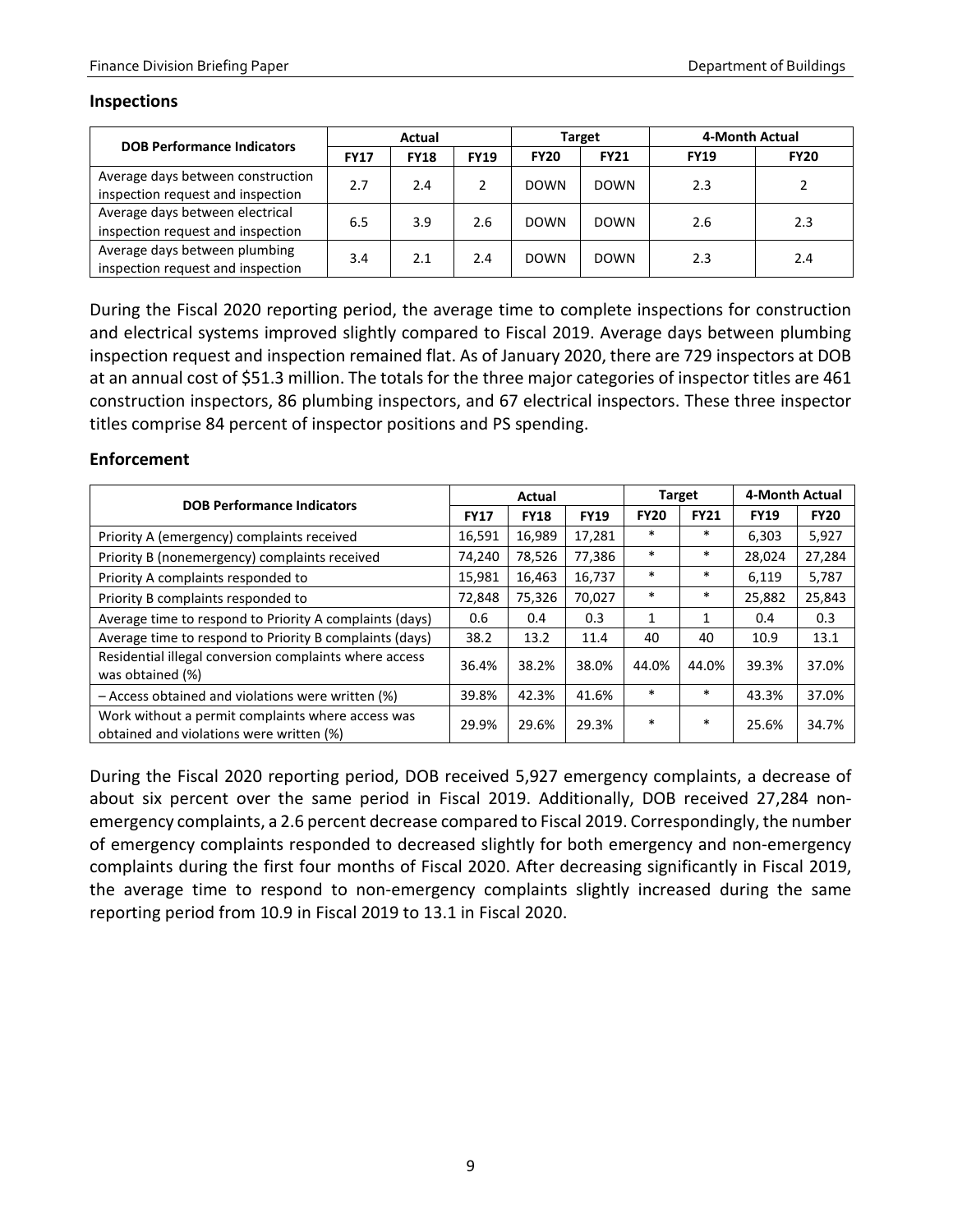# <span id="page-11-0"></span>**Appendices**

# <span id="page-11-1"></span>**A: Budget Actions in the November and the Preliminary Plans**

|                                               | <b>FY20</b> |                 |              | <b>FY21</b> |                 |           |
|-----------------------------------------------|-------------|-----------------|--------------|-------------|-----------------|-----------|
| Dollars in Thousands                          | City        | <b>Non-City</b> | <b>Total</b> | City        | <b>Non-City</b> | Total     |
| DOB Budget as of the Adopted FY20 Budget      | \$208,445   | \$0             | \$208,445    | \$198,467   | \$0             | \$198,467 |
| <b>New Needs</b>                              |             |                 |              |             |                 |           |
| <b>DOB Facades</b>                            | \$932       | \$0             | \$932        | \$860       | \$0             | \$860     |
| <b>Subtotal, New Needs</b>                    | \$932       | \$0             | \$932        | \$860       | \$0             | \$860     |
| <b>Other Adjustments</b>                      |             |                 |              |             |                 |           |
| Agency Phone Plan Review                      | (513)       | \$0             | (513)        | (525)       | \$0             | (525)     |
| <b>CSBA - Collective Bargaining Agreement</b> | 191         | 0               | 191          | 211         | 0               | 211       |
| IBT L237 Non-LL56 Groups CBA                  | 3           | 0               | 3            | 5           | 0               | 5         |
| FY20 MOD DOB-SRS Projects                     | 1,036       | $\mathbf{0}$    | 1,036        | $\Omega$    | $\Omega$        | $\Omega$  |
| <b>Subtotal, Other Adjustments</b>            | \$1,217     | \$0             | \$1,217      | \$191       | \$0             | \$191     |
| <b>TOTAL, All Changes</b>                     | \$2,149     | \$0             | \$2,149      | \$1,051     | \$0             | \$1,051   |
| DOB Budget as of the Preliminary FY21 Budget  | \$210,594   | \$0             | \$210,594    | \$199,519   | \$0             | \$199,519 |

# <span id="page-11-2"></span>**B: DOB Contract Budget**

| <b>DOB FY21 Preliminary Contract Budget</b>             |                        |                               |                            |                               |  |  |  |
|---------------------------------------------------------|------------------------|-------------------------------|----------------------------|-------------------------------|--|--|--|
| Dollars in Thousands                                    |                        |                               |                            |                               |  |  |  |
| Category                                                | <b>FY20</b><br>Adopted | Number of<br><b>Contracts</b> | <b>FY21</b><br>Preliminary | Number of<br><b>Contracts</b> |  |  |  |
| <b>Contractual Services - General</b>                   | \$18,181               | 7                             | \$18,339                   | 7                             |  |  |  |
| Data Processing Equipment Maintenance                   | 125                    | 1                             | 125                        | 1                             |  |  |  |
| <b>Office Equipment Maintenance</b>                     | 22                     | 1                             | 22                         | 1                             |  |  |  |
| Prof. Services - Computer Services                      | 8,927                  | 9                             | 1,154                      | 9                             |  |  |  |
| Prof. Services - Engineering and Architectural Services | 2,300                  | $\mathbf{1}$                  | 2,627                      | 1                             |  |  |  |
| Prof. Services - Other                                  | 1,107                  | 5                             | 1,079                      | 5                             |  |  |  |
| <b>Security Services</b>                                | 600                    | $\mathbf{1}$                  | 600                        | 1                             |  |  |  |
| <b>Temporary Services</b>                               | 2,800                  | $\mathbf{1}$                  | 2,800                      | 1                             |  |  |  |
| <b>Training Program for City Employees</b>              | 741                    | 1                             | 738                        |                               |  |  |  |
| TOTAL                                                   | \$34,803               | 27                            | \$27,484                   | 27                            |  |  |  |